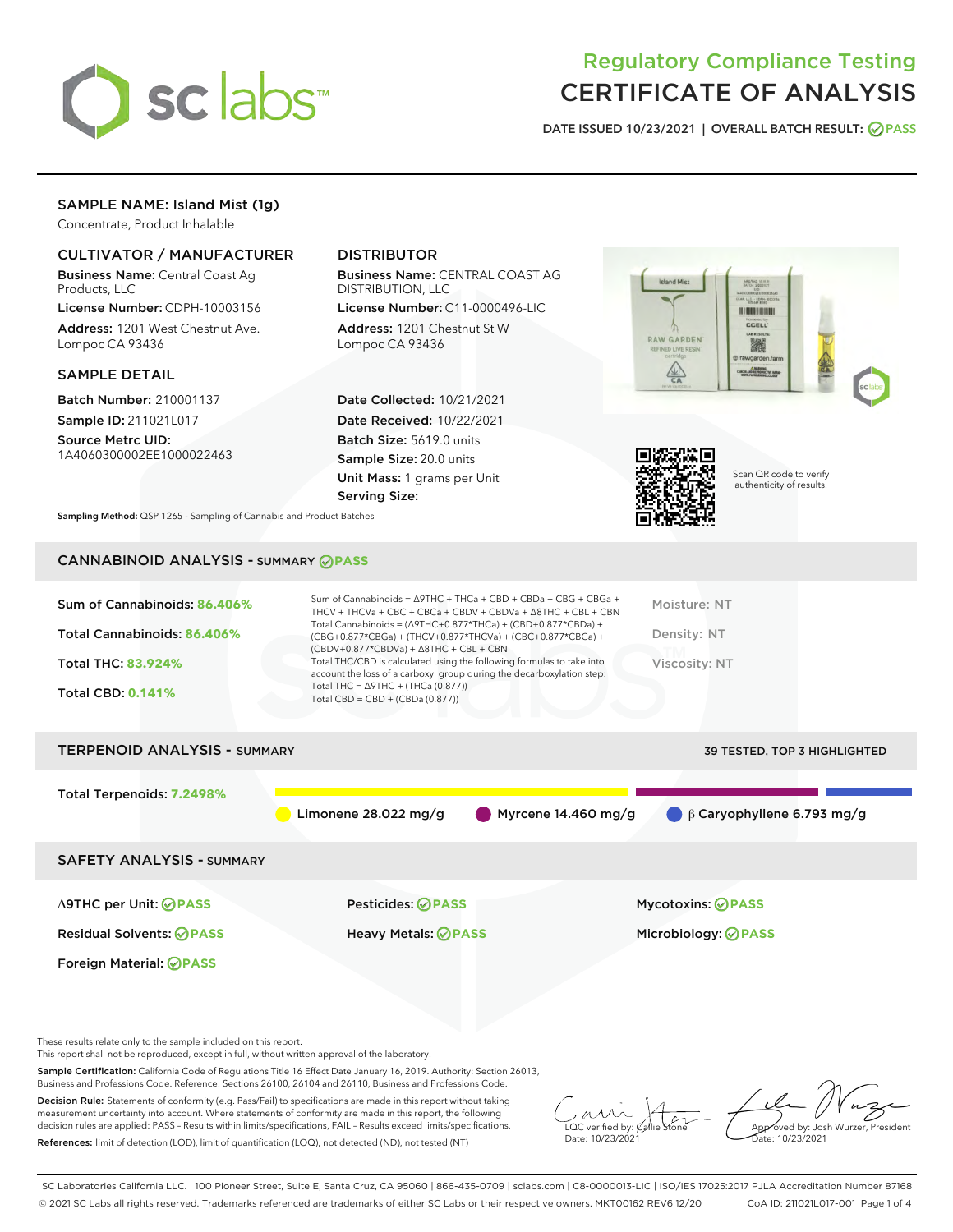



ISLAND MIST (1G) | DATE ISSUED 10/23/2021 | OVERALL BATCH RESULT: @ PASS

#### CANNABINOID TEST RESULTS - 10/23/2021 2 PASS

Tested by high-performance liquid chromatography with diode-array detection (HPLC-DAD). **Method:** QSP 1157 - Analysis of Cannabinoids by HPLC-DAD

#### TOTAL CANNABINOIDS: **86.406%**

Total Cannabinoids (Total THC) + (Total CBD) + (Total CBG) + (Total THCV) + (Total CBC) + (Total CBDV) + ∆8THC + CBL + CBN

TOTAL THC: **83.924%** Total THC (∆9THC+0.877\*THCa)

TOTAL CBD: **0.141%**

Total CBD (CBD+0.877\*CBDa)

TOTAL CBG: 1.491% Total CBG (CBG+0.877\*CBGa)

TOTAL THCV: 0.36% Total THCV (THCV+0.877\*THCVa)

TOTAL CBC: ND Total CBC (CBC+0.877\*CBCa)

TOTAL CBDV: ND Total CBDV (CBDV+0.877\*CBDVa)

| <b>COMPOUND</b>  | LOD/LOQ<br>(mg/g)          | <b>MEASUREMENT</b><br><b>UNCERTAINTY</b><br>mg/g | <b>RESULT</b><br>(mg/g) | <b>RESULT</b><br>(%) |
|------------------|----------------------------|--------------------------------------------------|-------------------------|----------------------|
| <b>A9THC</b>     | 0.06 / 0.26                | ±28.870                                          | 839.24                  | 83.924               |
| <b>CBG</b>       | 0.06/0.19                  | ±0.587                                           | 14.91                   | 1.491                |
| <b>THCV</b>      | 0.1/0.2                    | ±0.18                                            | 3.6                     | 0.36                 |
| <b>CBN</b>       | 0.1/0.3                    | $\pm 0.23$                                       | 3.5                     | 0.35                 |
| <b>CBD</b>       | 0.07/0.29                  | ±0.065                                           | 1.41                    | 0.141                |
| $\triangle$ 8THC | 0.1 / 0.4                  | ±0.11                                            | 1.4                     | 0.14                 |
| <b>THCa</b>      | 0.05/0.14                  | N/A                                              | <b>ND</b>               | <b>ND</b>            |
| <b>THCVa</b>     | 0.07/0.20                  | N/A                                              | <b>ND</b>               | <b>ND</b>            |
| <b>CBDa</b>      | 0.02/0.19                  | N/A                                              | <b>ND</b>               | <b>ND</b>            |
| <b>CBDV</b>      | 0.04 / 0.15                | N/A                                              | <b>ND</b>               | <b>ND</b>            |
| <b>CBDVa</b>     | 0.03/0.53                  | N/A                                              | <b>ND</b>               | <b>ND</b>            |
| <b>CBGa</b>      | 0.1/0.2                    | N/A                                              | <b>ND</b>               | <b>ND</b>            |
| <b>CBL</b>       | 0.06 / 0.24                | N/A                                              | <b>ND</b>               | <b>ND</b>            |
| <b>CBC</b>       | 0.2 / 0.5                  | N/A                                              | <b>ND</b>               | <b>ND</b>            |
| <b>CBCa</b>      | 0.07/0.28                  | N/A                                              | <b>ND</b>               | <b>ND</b>            |
|                  | <b>SUM OF CANNABINOIDS</b> |                                                  | 864.06 mg/g             | 86.406%              |

**UNIT MASS: 1 grams per Unit**

| ∆9THC per Unit                                                                            | 1120 per-package limit | 839.24 mg/unit<br><b>PASS</b> |  |  |  |
|-------------------------------------------------------------------------------------------|------------------------|-------------------------------|--|--|--|
| <b>Total THC per Unit</b>                                                                 |                        | 839.24 mg/unit                |  |  |  |
| <b>CBD per Unit</b>                                                                       |                        | $1.41$ mg/unit                |  |  |  |
| <b>Total CBD per Unit</b>                                                                 |                        | $1.41$ mg/unit                |  |  |  |
| Sum of Cannabinoids<br>per Unit                                                           |                        | 864.06 mg/unit                |  |  |  |
| <b>Total Cannabinoids</b><br>per Unit                                                     |                        | 864.06 mg/unit                |  |  |  |
| <b>MOISTURE TEST RESULT</b><br><b>VISCOSITY TEST RESULT</b><br><b>DENSITY TEST RESULT</b> |                        |                               |  |  |  |

Not Tested

Not Tested

Not Tested

|  | <b>TERPENOID TEST RESULTS - 10/23/2021</b> |  |
|--|--------------------------------------------|--|
|--|--------------------------------------------|--|

Terpene analysis utilizing gas chromatography-flame ionization detection (GC-FID). **Method:** QSP 1192 - Analysis of Terpenoids by GC-FID

| <b>COMPOUND</b>         | LOD/LOQ<br>(mg/g) | <b>MEASUREMENT</b><br><b>UNCERTAINTY</b><br>mg/g | <b>RESULT</b><br>(mg/g)                         | <b>RESULT</b><br>(%) |
|-------------------------|-------------------|--------------------------------------------------|-------------------------------------------------|----------------------|
| Limonene                | 0.005 / 0.016     | ±0.4007                                          | 28.022                                          | 2.8022               |
| <b>Myrcene</b>          | 0.008 / 0.025     | ±0.1865                                          | 14.460                                          | 1.4460               |
| $\beta$ Caryophyllene   | 0.004 / 0.012     | ±0.2418                                          | 6.793                                           | 0.6793               |
| $\beta$ Pinene          | 0.004 / 0.014     | ±0.0479                                          | 4.161                                           | 0.4161               |
| Ocimene                 | 0.011 / 0.038     | ±0.1132                                          | 3.525                                           | 0.3525               |
| $\alpha$ Pinene         | 0.005 / 0.017     | ±0.0280                                          | 3.252                                           | 0.3252               |
| Terpinolene             | 0.008 / 0.026     | ±0.0633                                          | 3.086                                           | 0.3086               |
| Linalool                | 0.009 / 0.032     | ±0.0719                                          | 1.892                                           | 0.1892               |
| $\alpha$ Humulene       | 0.009/0.029       | ±0.0566                                          | 1.762                                           | 0.1762               |
| Fenchol                 | 0.010 / 0.034     | ±0.0645                                          | 1.667                                           | 0.1667               |
| Terpineol               | 0.016 / 0.055     | ±0.0631                                          | 1.028                                           | 0.1028               |
| trans-ß-Farnesene       | 0.008 / 0.025     | ±0.0294                                          | 0.828                                           | 0.0828               |
| Camphene                | 0.005 / 0.015     | ±0.0061                                          | 0.527                                           | 0.0527               |
| <b>Borneol</b>          | 0.005 / 0.016     | ±0.0124                                          | 0.295                                           | 0.0295               |
| Fenchone                | 0.009 / 0.028     | ±0.0069                                          | 0.237                                           | 0.0237               |
| Guaiol                  | 0.009 / 0.030     | ±0.0074                                          | 0.157                                           | 0.0157               |
| $\alpha$ Phellandrene   | 0.006 / 0.020     | ±0.0017                                          | 0.122                                           | 0.0122               |
| $\alpha$ Terpinene      | 0.005 / 0.017     | ±0.0014                                          | 0.096                                           | 0.0096               |
| $\gamma$ Terpinene      | 0.006 / 0.018     | ±0.0016                                          | 0.092                                           | 0.0092               |
| $\alpha$ Bisabolol      | 0.008 / 0.026     | ±0.0045                                          | 0.085                                           | 0.0085               |
| Citronellol             | 0.003 / 0.010     | ±0.0041                                          | 0.084                                           | 0.0084               |
| 3 Carene                | 0.005 / 0.018     | ±0.0012                                          | 0.083                                           | 0.0083               |
| Valencene               | 0.009 / 0.030     | ±0.0048                                          | 0.069                                           | 0.0069               |
| Nerolidol               | 0.009 / 0.028     | ±0.0040                                          | 0.063                                           | 0.0063               |
| Caryophyllene<br>Oxide  | 0.010 / 0.033     | ±0.0023                                          | 0.050                                           | 0.0050               |
| Geraniol                | 0.002 / 0.007     | ±0.0011                                          | 0.026                                           | 0.0026               |
| Sabinene Hydrate        | 0.006 / 0.022     | ±0.0009                                          | 0.024                                           | 0.0024               |
| Nerol                   | 0.003 / 0.011     | ±0.0005                                          | 0.012                                           | 0.0012               |
| Sabinene                | 0.004 / 0.014     | N/A                                              | <loq< th=""><th><loq< th=""></loq<></th></loq<> | <loq< th=""></loq<>  |
| p-Cymene                | 0.005 / 0.016     | N/A                                              | <loq< th=""><th><loq< th=""></loq<></th></loq<> | <loq< th=""></loq<>  |
| Eucalyptol              | 0.006 / 0.018     | N/A                                              | <loq< th=""><th><loq< th=""></loq<></th></loq<> | <loq< th=""></loq<>  |
| (-)-Isopulegol          | 0.005 / 0.016     | N/A                                              | ND                                              | ND                   |
| Camphor                 | 0.006 / 0.019     | N/A                                              | <b>ND</b>                                       | ND                   |
| Isoborneol              | 0.004 / 0.012     | N/A                                              | <b>ND</b>                                       | <b>ND</b>            |
| Menthol                 | 0.008 / 0.025     | N/A                                              | ND                                              | ND                   |
| $R-(+)$ -Pulegone       | 0.003 / 0.011     | N/A                                              | ND                                              | ND                   |
| <b>Geranyl Acetate</b>  | 0.004 / 0.014     | N/A                                              | <b>ND</b>                                       | <b>ND</b>            |
| $\alpha$ Cedrene        | 0.005 / 0.016     | N/A                                              | ND                                              | ND                   |
| Cedrol                  | 0.008 / 0.027     | N/A                                              | <b>ND</b>                                       | ND                   |
| <b>TOTAL TERPENOIDS</b> |                   | 72.498 mg/g                                      | 7.2498%                                         |                      |

SC Laboratories California LLC. | 100 Pioneer Street, Suite E, Santa Cruz, CA 95060 | 866-435-0709 | sclabs.com | C8-0000013-LIC | ISO/IES 17025:2017 PJLA Accreditation Number 87168 © 2021 SC Labs all rights reserved. Trademarks referenced are trademarks of either SC Labs or their respective owners. MKT00162 REV6 12/20 CoA ID: 211021L017-001 Page 2 of 4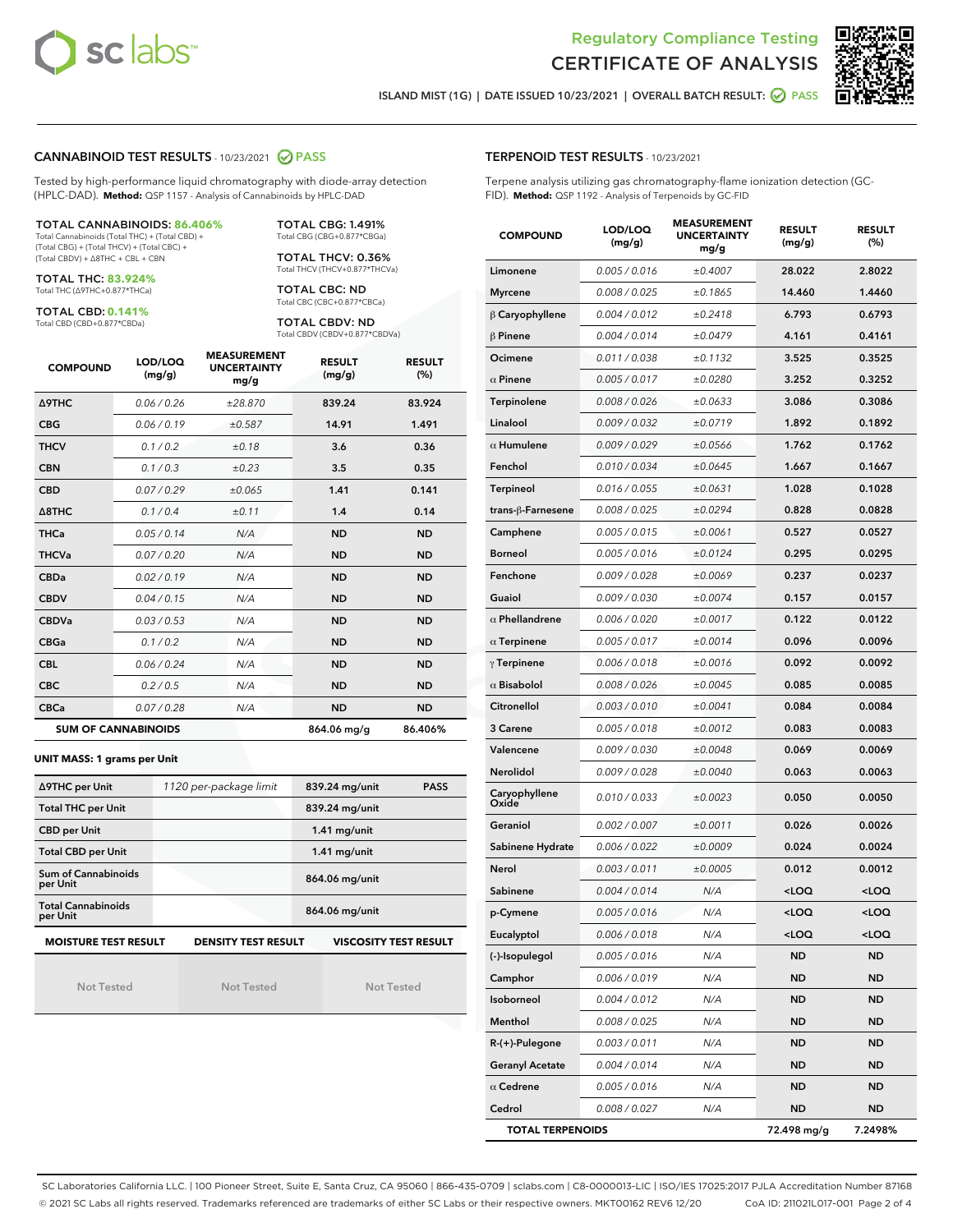



ISLAND MIST (1G) | DATE ISSUED 10/23/2021 | OVERALL BATCH RESULT:  $\bigcirc$  PASS

## CATEGORY 1 PESTICIDE TEST RESULTS - 10/23/2021 2 PASS

Pesticide and plant growth regulator analysis utilizing high-performance liquid chromatography-mass spectrometry (HPLC-MS) or gas chromatography-mass spectrometry (GC-MS). \*GC-MS utilized where indicated. **Method:** QSP 1212 - Analysis of Pesticides and Mycotoxins by LC-MS or QSP 1213 - Analysis of Pesticides by GC-MS

| <b>COMPOUND</b>             | LOD/LOQ<br>$(\mu g/g)$ | <b>ACTION</b><br><b>LIMIT</b><br>$(\mu g/g)$ | <b>MEASUREMENT</b><br><b>UNCERTAINTY</b><br>µg/g | <b>RESULT</b><br>$(\mu g/g)$ | <b>RESULT</b> |
|-----------------------------|------------------------|----------------------------------------------|--------------------------------------------------|------------------------------|---------------|
| Aldicarb                    | 0.03/0.08              | $>$ LOD                                      | N/A                                              | <b>ND</b>                    | <b>PASS</b>   |
| Carbofuran                  | 0.02 / 0.05            | $\ge$ LOD                                    | N/A                                              | <b>ND</b>                    | <b>PASS</b>   |
| Chlordane*                  | 0.03/0.08              | $>$ LOD                                      | N/A                                              | <b>ND</b>                    | <b>PASS</b>   |
| Chlorfenapyr*               | 0.03 / 0.10            | $\ge$ LOD                                    | N/A                                              | <b>ND</b>                    | <b>PASS</b>   |
| Chlorpyrifos                | 0.02 / 0.06            | $\ge$ LOD                                    | N/A                                              | <b>ND</b>                    | <b>PASS</b>   |
| Coumaphos                   | 0.02 / 0.07            | $\ge$ LOD                                    | N/A                                              | <b>ND</b>                    | <b>PASS</b>   |
| Daminozide                  | 0.02 / 0.07            | $\ge$ LOD                                    | N/A                                              | <b>ND</b>                    | <b>PASS</b>   |
| <b>DDVP</b><br>(Dichlorvos) | 0.03/0.09              | $\ge$ LOD                                    | N/A                                              | <b>ND</b>                    | <b>PASS</b>   |
| <b>Dimethoate</b>           | 0.03 / 0.08            | $\ge$ LOD                                    | N/A                                              | <b>ND</b>                    | <b>PASS</b>   |
| Ethoprop(hos)               | 0.03/0.10              | $\ge$ LOD                                    | N/A                                              | <b>ND</b>                    | <b>PASS</b>   |
| Etofenprox                  | 0.02 / 0.06            | $\ge$ LOD                                    | N/A                                              | <b>ND</b>                    | <b>PASS</b>   |
| Fenoxycarb                  | 0.03 / 0.08            | $\ge$ LOD                                    | N/A                                              | <b>ND</b>                    | <b>PASS</b>   |
| Fipronil                    | 0.03/0.08              | $>$ LOD                                      | N/A                                              | <b>ND</b>                    | <b>PASS</b>   |
| Imazalil                    | 0.02 / 0.06            | $\ge$ LOD                                    | N/A                                              | <b>ND</b>                    | <b>PASS</b>   |
| Methiocarb                  | 0.02 / 0.07            | $\ge$ LOD                                    | N/A                                              | <b>ND</b>                    | <b>PASS</b>   |
| Methyl<br>parathion         | 0.03/0.10              | $\ge$ LOD                                    | N/A                                              | <b>ND</b>                    | <b>PASS</b>   |
| <b>Mevinphos</b>            | 0.03/0.09              | $\ge$ LOD                                    | N/A                                              | <b>ND</b>                    | <b>PASS</b>   |
| Paclobutrazol               | 0.02 / 0.05            | $>$ LOD                                      | N/A                                              | <b>ND</b>                    | <b>PASS</b>   |
| Propoxur                    | 0.03/0.09              | $\ge$ LOD                                    | N/A                                              | <b>ND</b>                    | <b>PASS</b>   |
| Spiroxamine                 | 0.03 / 0.08            | $\ge$ LOD                                    | N/A                                              | <b>ND</b>                    | <b>PASS</b>   |
| Thiacloprid                 | 0.03/0.10              | $\ge$ LOD                                    | N/A                                              | <b>ND</b>                    | <b>PASS</b>   |

#### CATEGORY 2 PESTICIDE TEST RESULTS - 10/23/2021 @ PASS

| <b>COMPOUND</b>          | LOD/LOQ<br>$(\mu g/g)$ | <b>ACTION</b><br><b>LIMIT</b><br>$(\mu g/g)$ | <b>MEASUREMENT</b><br><b>UNCERTAINTY</b><br>$\mu$ g/g | <b>RESULT</b><br>$(\mu g/g)$ | <b>RESULT</b> |
|--------------------------|------------------------|----------------------------------------------|-------------------------------------------------------|------------------------------|---------------|
| Abamectin                | 0.03/0.10              | 0.1                                          | N/A                                                   | <b>ND</b>                    | <b>PASS</b>   |
| Acephate                 | 0.02/0.07              | 0.1                                          | N/A                                                   | <b>ND</b>                    | <b>PASS</b>   |
| Acequinocyl              | 0.02/0.07              | 0.1                                          | N/A                                                   | <b>ND</b>                    | <b>PASS</b>   |
| Acetamiprid              | 0.02/0.05              | 0.1                                          | N/A                                                   | <b>ND</b>                    | <b>PASS</b>   |
| Azoxystrobin             | 0.02/0.07              | 0.1                                          | N/A                                                   | <b>ND</b>                    | <b>PASS</b>   |
| <b>Bifenazate</b>        | 0.01/0.04              | 0.1                                          | N/A                                                   | <b>ND</b>                    | <b>PASS</b>   |
| <b>Bifenthrin</b>        | 0.02 / 0.05            | 3                                            | N/A                                                   | <b>ND</b>                    | <b>PASS</b>   |
| <b>Boscalid</b>          | 0.03/0.09              | 0.1                                          | N/A                                                   | <b>ND</b>                    | <b>PASS</b>   |
| Captan                   | 0.19/0.57              | 0.7                                          | N/A                                                   | <b>ND</b>                    | <b>PASS</b>   |
| Carbaryl                 | 0.02/0.06              | 0.5                                          | N/A                                                   | <b>ND</b>                    | <b>PASS</b>   |
| Chlorantranilip-<br>role | 0.04/0.12              | 10                                           | N/A                                                   | <b>ND</b>                    | <b>PASS</b>   |
| Clofentezine             | 0.03/0.09              | 0.1                                          | N/A                                                   | <b>ND</b>                    | <b>PASS</b>   |

#### CATEGORY 2 PESTICIDE TEST RESULTS - 10/23/2021 continued

| <b>COMPOUND</b>               | LOD/LOQ<br>(µg/g) | <b>ACTION</b><br><b>LIMIT</b><br>$(\mu g/g)$ | <b>MEASUREMENT</b><br><b>UNCERTAINTY</b><br>µg/g | <b>RESULT</b><br>$(\mu g/g)$ | <b>RESULT</b> |
|-------------------------------|-------------------|----------------------------------------------|--------------------------------------------------|------------------------------|---------------|
| Cyfluthrin                    | 0.12 / 0.38       | $\overline{\mathcal{L}}$                     | N/A                                              | <b>ND</b>                    | <b>PASS</b>   |
| Cypermethrin                  | 0.11 / 0.32       | $\mathbf{1}$                                 | N/A                                              | <b>ND</b>                    | <b>PASS</b>   |
| Diazinon                      | 0.02 / 0.05       | 0.1                                          | N/A                                              | <b>ND</b>                    | <b>PASS</b>   |
| Dimethomorph                  | 0.03 / 0.09       | $\overline{c}$                               | N/A                                              | <b>ND</b>                    | <b>PASS</b>   |
| Etoxazole                     | 0.02 / 0.06       | 0.1                                          | N/A                                              | <b>ND</b>                    | <b>PASS</b>   |
| Fenhexamid                    | 0.03 / 0.09       | 0.1                                          | N/A                                              | <b>ND</b>                    | <b>PASS</b>   |
| Fenpyroximate                 | 0.02 / 0.06       | 0.1                                          | N/A                                              | <b>ND</b>                    | <b>PASS</b>   |
| Flonicamid                    | 0.03 / 0.10       | 0.1                                          | N/A                                              | <b>ND</b>                    | <b>PASS</b>   |
| Fludioxonil                   | 0.03 / 0.10       | 0.1                                          | N/A                                              | <b>ND</b>                    | <b>PASS</b>   |
| Hexythiazox                   | 0.02 / 0.07       | 0.1                                          | N/A                                              | <b>ND</b>                    | <b>PASS</b>   |
| Imidacloprid                  | 0.04 / 0.11       | 5                                            | N/A                                              | <b>ND</b>                    | <b>PASS</b>   |
| Kresoxim-methyl               | 0.02 / 0.07       | 0.1                                          | N/A                                              | <b>ND</b>                    | <b>PASS</b>   |
| <b>Malathion</b>              | 0.03 / 0.09       | 0.5                                          | N/A                                              | <b>ND</b>                    | <b>PASS</b>   |
| Metalaxyl                     | 0.02 / 0.07       | $\overline{2}$                               | N/A                                              | <b>ND</b>                    | <b>PASS</b>   |
| Methomyl                      | 0.03 / 0.10       | $\mathbf{1}$                                 | N/A                                              | <b>ND</b>                    | <b>PASS</b>   |
| Myclobutanil                  | 0.03 / 0.09       | 0.1                                          | N/A                                              | <b>ND</b>                    | <b>PASS</b>   |
| <b>Naled</b>                  | 0.02 / 0.07       | 0.1                                          | N/A                                              | <b>ND</b>                    | <b>PASS</b>   |
| Oxamyl                        | 0.04 / 0.11       | 0.5                                          | N/A                                              | <b>ND</b>                    | <b>PASS</b>   |
| Pentachloronitro-<br>benzene* | 0.03 / 0.09       | 0.1                                          | N/A                                              | <b>ND</b>                    | <b>PASS</b>   |
| Permethrin                    | 0.04/0.12         | 0.5                                          | N/A                                              | <b>ND</b>                    | <b>PASS</b>   |
| Phosmet                       | 0.03 / 0.10       | 0.1                                          | N/A                                              | <b>ND</b>                    | <b>PASS</b>   |
| Piperonylbu-<br>toxide        | 0.02 / 0.07       | 3                                            | N/A                                              | <b>ND</b>                    | <b>PASS</b>   |
| Prallethrin                   | 0.03 / 0.08       | 0.1                                          | N/A                                              | <b>ND</b>                    | <b>PASS</b>   |
| Propiconazole                 | 0.02 / 0.07       | 0.1                                          | N/A                                              | <b>ND</b>                    | <b>PASS</b>   |
| Pyrethrins                    | 0.04 / 0.12       | 0.5                                          | N/A                                              | <b>ND</b>                    | <b>PASS</b>   |
| Pyridaben                     | 0.02 / 0.07       | 0.1                                          | N/A                                              | <b>ND</b>                    | <b>PASS</b>   |
| Spinetoram                    | 0.02 / 0.07       | 0.1                                          | N/A                                              | <b>ND</b>                    | <b>PASS</b>   |
| Spinosad                      | 0.02 / 0.07       | 0.1                                          | N/A                                              | <b>ND</b>                    | <b>PASS</b>   |
| Spiromesifen                  | 0.02 / 0.05       | 0.1                                          | N/A                                              | <b>ND</b>                    | <b>PASS</b>   |
| Spirotetramat                 | 0.02 / 0.06       | 0.1                                          | N/A                                              | <b>ND</b>                    | <b>PASS</b>   |
| Tebuconazole                  | 0.02 / 0.07       | 0.1                                          | N/A                                              | <b>ND</b>                    | <b>PASS</b>   |
| Thiamethoxam                  | 0.03 / 0.10       | 5                                            | N/A                                              | <b>ND</b>                    | <b>PASS</b>   |
| Trifloxystrobin               | 0.03 / 0.08       | 0.1                                          | N/A                                              | <b>ND</b>                    | <b>PASS</b>   |

SC Laboratories California LLC. | 100 Pioneer Street, Suite E, Santa Cruz, CA 95060 | 866-435-0709 | sclabs.com | C8-0000013-LIC | ISO/IES 17025:2017 PJLA Accreditation Number 87168 © 2021 SC Labs all rights reserved. Trademarks referenced are trademarks of either SC Labs or their respective owners. MKT00162 REV6 12/20 CoA ID: 211021L017-001 Page 3 of 4